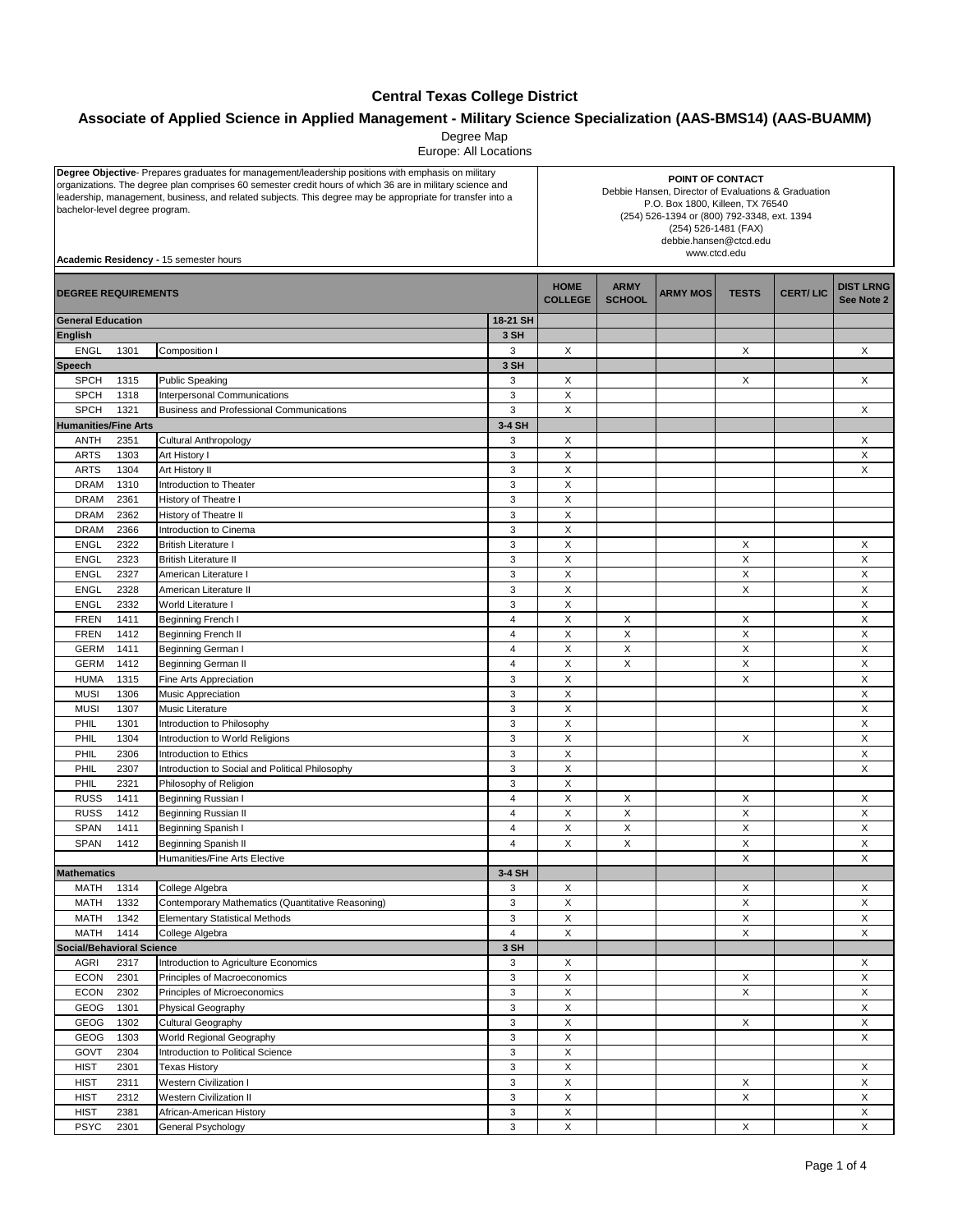| <b>DEGREE REQUIREMENTS</b>        |              |                                                                                 | <b>HOME</b><br><b>COLLEGE</b>    | <b>ARMY</b><br><b>SCHOOL</b> | <b>ARMY MOS</b> | <b>TESTS</b> | <b>CERT/LIC</b> | <b>DIST LRNG</b><br>See Note 2 |        |
|-----------------------------------|--------------|---------------------------------------------------------------------------------|----------------------------------|------------------------------|-----------------|--------------|-----------------|--------------------------------|--------|
| <b>PSYC</b>                       | 2308         | Child Psychology                                                                | 3                                | Х                            |                 |              | Χ               |                                | X      |
| <b>PSYC</b>                       | 2314         | Life Span Growth and Development                                                | 3                                | X                            |                 |              | X               |                                | Χ      |
| <b>PSYC</b>                       | 2315         | Psychology of Adjustment                                                        | 3                                | X                            |                 |              |                 |                                | X      |
| <b>PSYC</b>                       | 2316         | Psychology of Personality                                                       | 3                                | X                            |                 |              |                 |                                | X      |
| SOCI                              | 1301         | Introduction to Sociology                                                       | 3                                | X                            |                 |              | Χ               |                                | X      |
| SOCI<br>SOCI                      | 1306<br>2301 | <b>Social Problems</b><br>Marriage and The Family                               | 3<br>3                           | X<br>X                       |                 |              |                 |                                | X<br>Χ |
| SOCI                              | 2319         | <b>Minority Studies I</b>                                                       | 3                                | X                            |                 |              |                 |                                |        |
|                                   |              | Social/Behavioral Science Elective                                              |                                  |                              |                 |              | X               |                                | X      |
| <b>Computer Skills/Technology</b> |              |                                                                                 | 3-4 SH                           |                              |                 |              |                 |                                |        |
| <b>BCIS</b>                       | 1305         | <b>Business Computer Applications</b><br><b>OR</b>                              | 3                                | X                            |                 |              |                 |                                | X      |
| COSC                              | 1301         | Introduction to Computing                                                       | 3                                | X                            |                 |              |                 |                                |        |
| COSC                              | 1315         | Introduction to Computer Programming                                            | 3                                | $\sf X$                      |                 |              |                 |                                |        |
| COSC                              | 1336         | Programming Fundamentals                                                        | 3                                | X                            |                 |              |                 |                                |        |
| COSC                              | 1337         | Programming Fundamentals II                                                     | 3                                | X                            |                 |              |                 |                                |        |
| COSC                              | 2336         | Programming Fundamentals III                                                    | 3                                | X                            |                 |              |                 |                                |        |
| COSC                              | 2325         | Computer Organization                                                           | 3<br>3                           | X<br>$\pmb{\times}$          |                 |              |                 |                                | X      |
| <b>IMED</b><br><b>ITNW</b>        | 1316<br>1313 | Web Page Design I<br><b>Computer Virtualization</b>                             | 3                                |                              |                 |              |                 |                                |        |
| <b>ITNW</b>                       | 1316         | Network Administration                                                          | 3                                | X                            |                 |              |                 |                                |        |
| <b>ITNW</b>                       | 1337         | Introduction to the Internet                                                    | $\overline{4}$                   | X                            |                 |              |                 |                                | X      |
| <b>ITNW</b>                       | 1345         | <b>Implementing Network Directory Services</b>                                  | 3                                | X                            |                 |              |                 |                                |        |
| <b>ITNW</b>                       | 1353         | Supporting Newtwork Server Infrastructure                                       | 3                                | $\mathsf X$                  |                 |              |                 |                                |        |
| <b>ITNW</b>                       | 1358         | Network+                                                                        | 3                                | X                            |                 |              |                 |                                |        |
| <b>ITNW</b>                       | 1451         | <b>Fundamentals of Wireless LANs</b>                                            | $\overline{4}$                   | X                            |                 |              |                 |                                |        |
| <b>ITNW</b>                       | 1454         | Implementing and Supporting Servers                                             | $\overline{4}$                   | X                            |                 |              |                 |                                |        |
| <b>ITNW</b>                       | 2354         | Internet/Intranet Server                                                        | 3                                | X                            |                 |              |                 |                                |        |
| <b>ITNW</b>                       | 2356         | Designing a Network Directory Infrastructure                                    | 3                                | $\sf X$                      |                 |              |                 |                                |        |
| <b>ITNW</b>                       | 2488         | Internship-Computer Systems Networking and Telecommunications                   | $\overline{4}$                   | X                            |                 |              |                 |                                |        |
| <b>ITSC</b>                       | 1301         | Introduction to Computers                                                       | 3                                | X                            | X               | Χ            | Χ               | Х                              | X      |
| <b>ITSC</b>                       | 1309         | Integrated Software Applications I                                              | 3                                | X                            | X               | X            | X               | X                              | X      |
| <b>ITSC</b>                       | 1316         | Linux Installation and Configuration                                            | 3                                | X                            |                 |              |                 |                                |        |
| <b>ITSC</b><br><b>ITSC</b>        | 1325<br>1405 | Personal Computer Hardware (CompTIA A+)<br>Introduction to PC Operating Systems | $\overline{4}$<br>$\overline{4}$ | $\mathsf X$<br>X             | X               |              | X               | X<br>X                         | X<br>X |
| <b>ITSC</b>                       | 1415         | Project Management Software                                                     | $\overline{4}$                   | X                            |                 |              |                 |                                | X      |
| <b>ITSC</b>                       | 2425         | <b>Advanced Linux</b>                                                           | $\overline{4}$                   | X                            |                 |              |                 |                                |        |
| <b>ITSC</b>                       | 2435         | Application Software Problem Solving                                            | $\overline{4}$                   | $\times$                     |                 |              |                 |                                |        |
| <b>ITSC</b>                       | 2439         | Personal Computer Help Desk                                                     | $\overline{4}$                   | $\mathsf X$                  |                 |              |                 |                                | X      |
| <b>ITSC</b>                       | 2486         | Internship-Computer and Information Sciences, General                           | $\overline{4}$                   | X                            |                 |              |                 |                                |        |
| <b>ITSE</b>                       | 1302         | Computer Programming (Visual Basic)                                             | 3                                | X                            |                 |              |                 |                                | X      |
| <b>ITSE</b>                       | 1329         | Programming Logic and Design                                                    | 3                                | X                            |                 |              |                 |                                |        |
| <b>ITSE</b>                       | 2402         | Intermediate Web Programming (PHP/Scripting/Mobile Apps)                        | $\overline{4}$                   | $\times$                     |                 |              |                 |                                | X      |
| <b>ITSE</b>                       | 2486         | Internship-Computer Programming                                                 | $\overline{4}$                   | X                            |                 |              |                 |                                | Χ      |
| <b>ITSW</b>                       | 1307         | Introduction to Database                                                        | 3                                | X                            | X               |              |                 |                                | X      |
| <b>ITSY</b>                       | 1342         | Information Technology Security (CompTIA)                                       | 3                                | Χ<br>X                       |                 |              | Χ               |                                | Χ      |
| <b>ITSY</b><br><b>ITSY</b>        | 2345<br>2401 | Network Defense and Countermeasures<br><b>Firewalls and Network Security</b>    | 3<br>$\overline{4}$              | X                            |                 |              |                 |                                |        |
| <b>ITSY</b>                       | 2459         | Security Assessment and Auditing                                                | $\overline{4}$                   | X                            |                 |              |                 |                                | X      |
| <b>ITSY</b>                       | 2486         | Internship-Computer and Information Systems Security                            |                                  |                              |                 |              |                 |                                |        |
|                                   |              | <b>Computer Skills Elective</b>                                                 |                                  |                              | X               | X            |                 | X                              | X      |
| <b>Major Requirements</b>         |              |                                                                                 | 36 SH                            |                              |                 |              |                 |                                |        |
| <b>ACCT</b>                       | 2301         | Principles of Financial Accounting                                              | 3                                | X                            |                 |              | Χ               |                                | X      |
| <b>BMGT</b>                       | 1301         | Supervision                                                                     | 3                                | X                            | X               | X            | X               |                                | X      |
| <b>BMGT</b>                       | 1327         | Principles of Management                                                        | 3                                | X                            |                 |              |                 |                                | X      |
| <b>HRPO</b>                       | 1311         | <b>Human Relations</b>                                                          | 3                                | X                            | X               | X            | Χ               |                                | X      |
| <b>HRPO</b>                       | 2301         | Human Resource Management                                                       | 3                                | X                            | $\mathsf X$     | X            | X               |                                | X      |
| <b>MTHO</b>                       | 1370         | Historical Principles of War                                                    | 3                                | X                            |                 |              |                 |                                | X      |
| <b>MTMS</b>                       | 1170         | Military Science I                                                              | $\mathbf{1}$<br>$\overline{2}$   | $\mathsf X$                  | X               | X            |                 |                                | X      |
| <b>MTMS</b><br><b>MTMS</b>        | 1270<br>1271 | Military Science II<br>Setting Goals and Objectives                             | $\overline{c}$                   | X<br>X                       | X<br>X          | X<br>X       |                 |                                | X<br>X |
| <b>MTMS</b>                       | 1272         | Job Performance and Motivation                                                  | $\overline{2}$                   | X                            | X               | X            |                 |                                | X      |
| <b>MTMS</b>                       | 2271         | Military Science III                                                            | $\overline{c}$                   | X                            | X               | X            |                 |                                | X      |
| <b>MTMS</b>                       | 2370         | Advanced Leadership                                                             | 3                                | X                            | $\mathsf X$     | $\mathsf X$  |                 |                                | X      |
| <b>MTMS</b>                       | 2371         | <b>Management Problems</b>                                                      | 3                                | X                            | X               | X            |                 |                                | X      |
| <b>MTMS</b>                       | 2372         | Ethics in Management                                                            | 3                                | X                            | X               |              |                 |                                | X      |
|                                   |              | Major-Related Electives (A minimum of 3 semester hours must be taken from:      | 6 SH                             |                              |                 |              |                 |                                |        |
| BMGT 1177                         |              | BMGT/BUSG/BUSI/ECON/MRKG/MTMS).<br><b>Critical and Creative Thinking</b>        |                                  | X                            |                 |              |                 |                                | X      |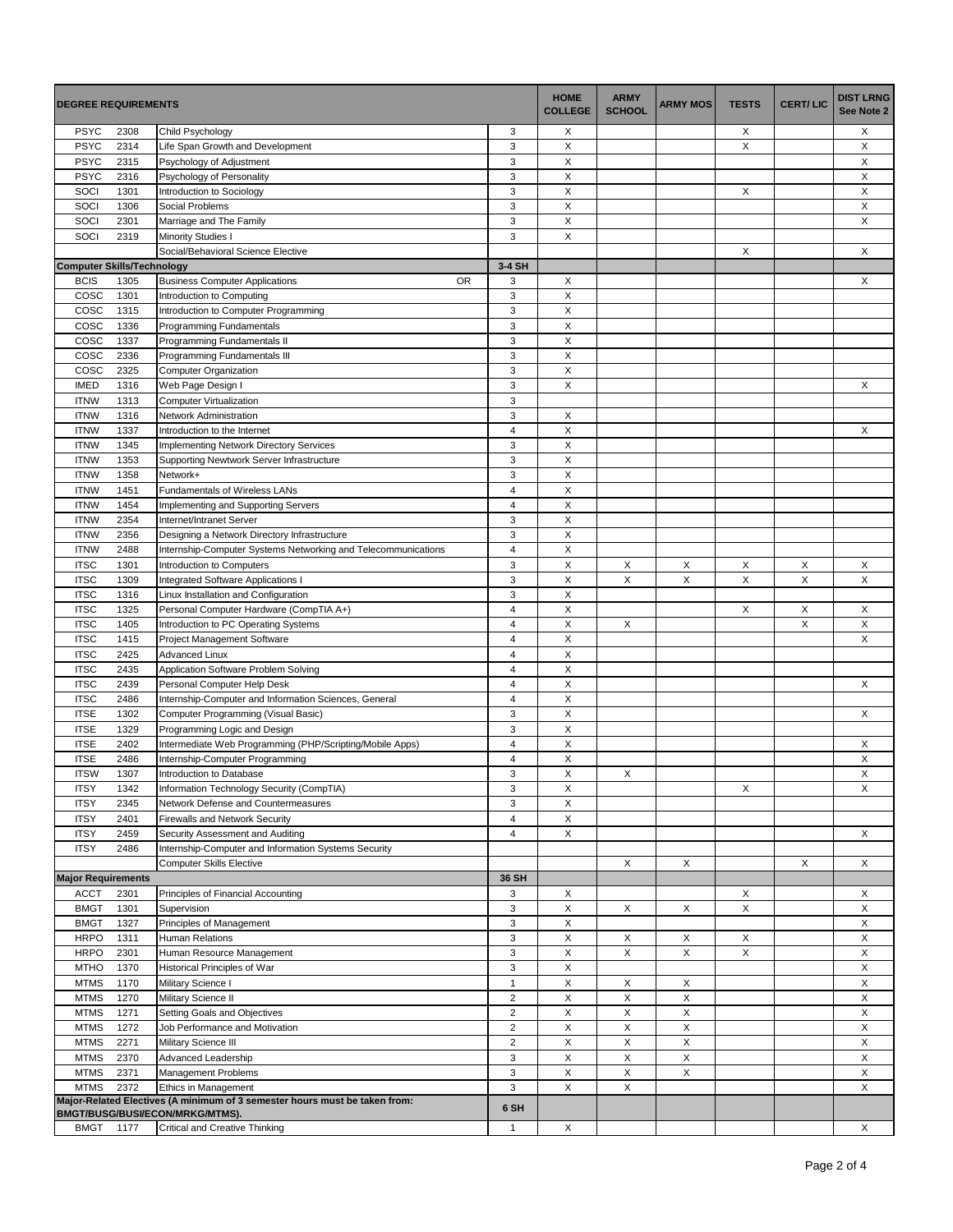| <b>DEGREE REQUIREMENTS</b> |              |                                                              | <b>HOME</b><br><b>COLLEGE</b> | <b>ARMY</b><br><b>SCHOOL</b> | <b>ARMY MOS</b>           | <b>TESTS</b> | <b>CERT/LIC</b> | <b>DIST LRNG</b><br>See Note 2 |                           |
|----------------------------|--------------|--------------------------------------------------------------|-------------------------------|------------------------------|---------------------------|--------------|-----------------|--------------------------------|---------------------------|
| <b>BMGT</b>                | 1313         | Principles of Purchasing                                     | 3                             | Х                            |                           |              |                 |                                |                           |
| <b>BMGT</b>                | 1325         | Office Management                                            | 3                             | X                            | X                         | X            |                 |                                | X                         |
| <b>BMGT</b>                | 2370         | <b>OR</b><br><b>Management Applications I</b>                | 3                             | X                            |                           |              | X               |                                |                           |
| <b>BMGT</b>                | 2488         | Internship - Business Administration and Management, General | $\overline{4}$                | X                            | X                         | X            |                 |                                |                           |
| <b>BMGT</b>                | 2371         | <b>OR</b><br>Management Applications II                      | 3                             | X                            |                           |              |                 |                                |                           |
| <b>BMGT</b>                | 2489         | Internship - Business Administration and Management, General | $\overline{4}$                | X                            |                           |              |                 |                                |                           |
| <b>BUSG</b>                | 1303         | Principles of Finance                                        | 3                             | X                            |                           |              |                 |                                |                           |
| <b>BUSG</b>                | 1370         | <b>Small Business Accounting</b>                             | 3<br>3                        | X<br>X                       |                           |              |                 |                                | Χ<br>X                    |
| <b>BUSG</b><br><b>BUSG</b> | 1371<br>2305 | Entrepreneurship and Business Plan Development               | 3                             | X                            |                           |              |                 |                                | X                         |
| <b>BUSG</b>                | 2309         | <b>Business Law/Contracts</b><br>Small Business Management   | 3                             | X                            |                           |              | X               |                                | X                         |
| <b>BUSI</b>                | 1301         | <b>Business Principles</b>                                   | 3                             | $\sf X$                      |                           |              | X               |                                | X                         |
| <b>BUSI</b>                | 1307         | <b>Personal Finance</b>                                      | 3                             | X                            |                           |              | Χ               |                                | Χ                         |
| <b>BUSI</b>                | 2301         | <b>Business Law</b>                                          | 3                             | X                            |                           |              |                 |                                | X                         |
| <b>ECON</b>                | 2301         | Principles of Macroeconomics                                 | 3                             | $\pmb{\times}$               |                           |              | X               |                                | X                         |
| <b>ECON</b>                | 2302         | Principles of Microeconomics                                 | 3                             | X                            |                           |              | Χ               |                                | X                         |
| <b>MRKG</b>                | 1302         | <b>Principles of Retailing</b>                               | 3                             | X                            |                           |              |                 |                                | X                         |
| <b>MRKG</b>                | 1311         | Principles of Marketing                                      | 3                             | X                            | X                         | X            | Χ               |                                | Χ                         |
| <b>MRKG</b>                | 2333         | Principles of Selling                                        | 3                             | X                            | $\mathsf X$               |              |                 |                                | X                         |
| <b>MTBC</b>                | 1170         | <b>Conducting Briefings</b>                                  | $\mathbf{1}$                  | $\pmb{\times}$               | $\mathsf X$               |              |                 |                                | X                         |
| <b>MTBC</b>                | 1171         | <b>Effective Writing I</b>                                   | $\mathbf{1}$                  | X                            | X                         | Х            |                 |                                | X                         |
| <b>MTBC</b>                | 1173         | <b>Effective Writing II</b>                                  | $\mathbf{1}$                  | X                            | X                         | X            |                 |                                | X                         |
| <b>MTCS</b>                | 1173         | Introduction to Computers                                    | $\mathbf{1}$                  | X                            | Χ                         | X            |                 |                                | X                         |
| <b>MTCS</b>                | 1174         | Academic Research Using the Internet                         | $\mathbf{1}$                  | X                            |                           |              |                 |                                | X                         |
| <b>MTCS</b>                | 1175         | Basic Keyboarding Using the Computer                         | $\mathbf{1}$                  | $\pmb{\times}$               | X                         | X            |                 |                                | X                         |
| <b>MTES</b>                | 1170         | <b>Professional Ethics</b>                                   | $\mathbf{1}$                  | X                            |                           |              |                 |                                | X                         |
| <b>MTES</b>                | 1171         | <b>Professional Values</b>                                   | $\mathbf{1}$                  | $\times$                     |                           |              |                 |                                | X                         |
| <b>MTHO</b>                | 1170         | Principles of War                                            | $\mathbf{1}$                  | X                            |                           |              |                 |                                | X                         |
| <b>MTHO</b>                | 1171         | Middle East Culture                                          | $\mathbf{1}$                  | X                            |                           |              |                 |                                | X                         |
| <b>MTHR</b>                | 1170         | <b>Preparing Efficiency Reports</b>                          | $\mathbf{1}$                  | X                            | X                         |              |                 |                                | X                         |
| <b>MTHR</b>                | 1171         | Performance Oriented Training                                | $\mathbf{1}$                  | X                            | X                         |              |                 |                                | X                         |
| <b>MTHR</b>                | 1172         | Prevention of Sexual Harassment                              | $\mathbf{1}$                  | $\times$                     |                           |              |                 |                                | X                         |
| <b>MTHR</b>                | 1173         | Counseling Practicum Technique                               | $\mathbf{1}$                  | X                            | X                         |              |                 |                                | X                         |
| <b>MTHR</b>                | 1174         | Time Management                                              | $\mathbf{1}$                  | $\pmb{\mathsf{X}}$           | $\mathsf X$               |              |                 |                                | X                         |
| <b>MTHR</b>                | 1175         | Career Management                                            | $\mathbf{1}$                  | $\times$                     | $\pmb{\times}$            |              |                 |                                | X                         |
| <b>MTHR</b>                | 1176         | <b>Stress Management</b>                                     | $\mathbf{1}$                  | X<br>$\times$                | X<br>X                    |              |                 |                                | X                         |
| <b>MTIR</b>                | 1170         | Interpersonal Relationships                                  | $\mathbf{1}$                  |                              |                           |              |                 |                                | X                         |
| <b>MTLE</b><br><b>MTLM</b> | 1170<br>1170 | <b>Crime Prevention</b><br><b>Managerial Planning</b>        | $\mathbf{1}$<br>$\mathbf{1}$  | X<br>X                       |                           |              |                 |                                | X<br>X                    |
| <b>MTLM</b>                | 1171         |                                                              | $\mathbf{1}$                  | X                            |                           |              |                 |                                | X                         |
| <b>MTLM</b>                | 1172         | <b>Managing Resources</b><br>Government Contracting          | $\mathbf{1}$                  | X                            |                           |              |                 |                                | X                         |
| <b>MTMC</b>                | 1170         | <b>OR</b><br>Internet                                        | $\mathbf{1}$                  | $\sf X$                      | X                         | X            |                 |                                | X                         |
| <b>MTMC</b>                | 1171         | <b>OR</b><br><b>Spreadsheet Applications</b>                 | $\mathbf{1}$                  | X                            | X                         | X            |                 |                                | X                         |
| <b>MTMC</b>                | 1172         | <b>OR</b><br><b>Word Processing Applications</b>             | $\mathbf{1}$                  | X                            | X                         | X            |                 |                                | X                         |
| <b>MTMC</b>                | 1173         | OR<br>Data Base Applications                                 | 1                             | X                            | X                         | X            |                 |                                | X                         |
| <b>MTMC</b>                | 1174         | OR<br>Microsoft Outlook                                      | $\mathbf{1}$                  | $\mathsf X$                  | $\boldsymbol{\mathsf{X}}$ | $\mathsf X$  |                 |                                | X                         |
| <b>MTMC</b>                | 1175         | Web Page Development I<br><b>OR</b>                          | $\mathbf{1}$                  | X                            | X                         |              |                 |                                | X                         |
| <b>MTMC</b>                | 1176         | Microsoft Power Point<br>OR                                  | $\mathbf{1}$                  | X                            | X                         | X            |                 |                                | X                         |
| <b>MTMC</b>                | 1177         | Desktop Publishing Application                               | $\mathbf{1}$                  | X                            |                           |              |                 |                                | X                         |
| <b>MTMC</b>                | 2171         | Microsoft Excel Advanced<br>OR                               | $\mathbf{1}$                  | $\mathsf X$                  | X                         | X            |                 |                                | X                         |
| <b>MTMC</b>                | 2172         | Microsoft Word Advanced<br>OR                                | $\mathbf{1}$                  | $\mathsf X$                  | $\mathsf X$               | $\mathsf X$  |                 |                                | X                         |
| <b>MTMC</b>                | 2173         | Microsoft Power Point Advanced                               | $\mathbf{1}$                  | X                            |                           |              |                 |                                | X                         |
| <b>MTMC</b>                | 2175         | Web Page Development II<br>OR                                | $\mathbf{1}$                  | X                            | X                         |              |                 |                                | X                         |
| <b>MTMC</b>                | 2176         | Microsoft Access Advanced Topics<br>OR                       | $\mathbf{1}$                  | X                            | X                         |              |                 |                                | X                         |
| <b>MTMM</b>                | 1170         | Increasing Work Site Efficiency                              | $\mathbf{1}$                  | $\mathsf X$                  |                           |              |                 |                                | X                         |
| <b>MTMM</b>                | 1171         | Problem Solving                                              | $\mathbf{1}$                  | $\mathsf X$                  | $\mathsf X$               |              |                 |                                | X                         |
| <b>MTMS</b>                | 1171         | Psychology of Personal Adjustment I                          | $\mathbf{1}$                  | X                            |                           |              |                 |                                | X                         |
| <b>MTMS</b>                | 1172         | Psychology of Personal Adjustment II                         | $\mathbf{1}$                  | X                            |                           |              |                 |                                | X                         |
| <b>MTMS</b>                | 1173         | Psychology of Personal Adjustment III                        | $\mathbf{1}$                  | X                            |                           |              |                 |                                | X                         |
| <b>MTMS</b>                | 1174         | Terrorism in the Middle East                                 | $\mathbf{1}$                  | $\mathsf X$                  |                           |              |                 |                                | X                         |
| <b>MTMS</b>                | 1270         | Military Science II                                          | $\mathbf{1}$                  | X                            |                           |              |                 |                                |                           |
| <b>MTMS</b>                | 1271         | Setting Goals and Objectives                                 | $\mathbf{1}$                  | X                            |                           |              |                 |                                |                           |
| <b>MTMS</b>                | 1272         | Job Performance and Motivation                               | $\mathbf{1}$                  | X                            |                           |              |                 |                                |                           |
| <b>MTMS</b>                | 1273         | Fundamentals of Leadership                                   | $\mathbf{1}$                  | X                            | X                         |              |                 |                                | X                         |
| <b>MTMS</b>                | 1274         | Professionalism and Responsibility                           | $\overline{2}$                | $\mathsf X$                  |                           |              |                 |                                | X                         |
| <b>MTMS</b>                | 1275         | Personnel Counseling                                         | $\overline{2}$                | X                            | X                         | X            |                 |                                | $\boldsymbol{\mathsf{X}}$ |
| <b>MTMS</b>                | 2270         | Professional Development of the Manager                      | $\overline{c}$                | X                            | $\overline{\mathsf{x}}$   |              |                 |                                | X                         |
| <b>MTMS</b>                | 2271         | Military Science III                                         | $\overline{2}$                | $\mathsf X$                  |                           |              |                 |                                |                           |